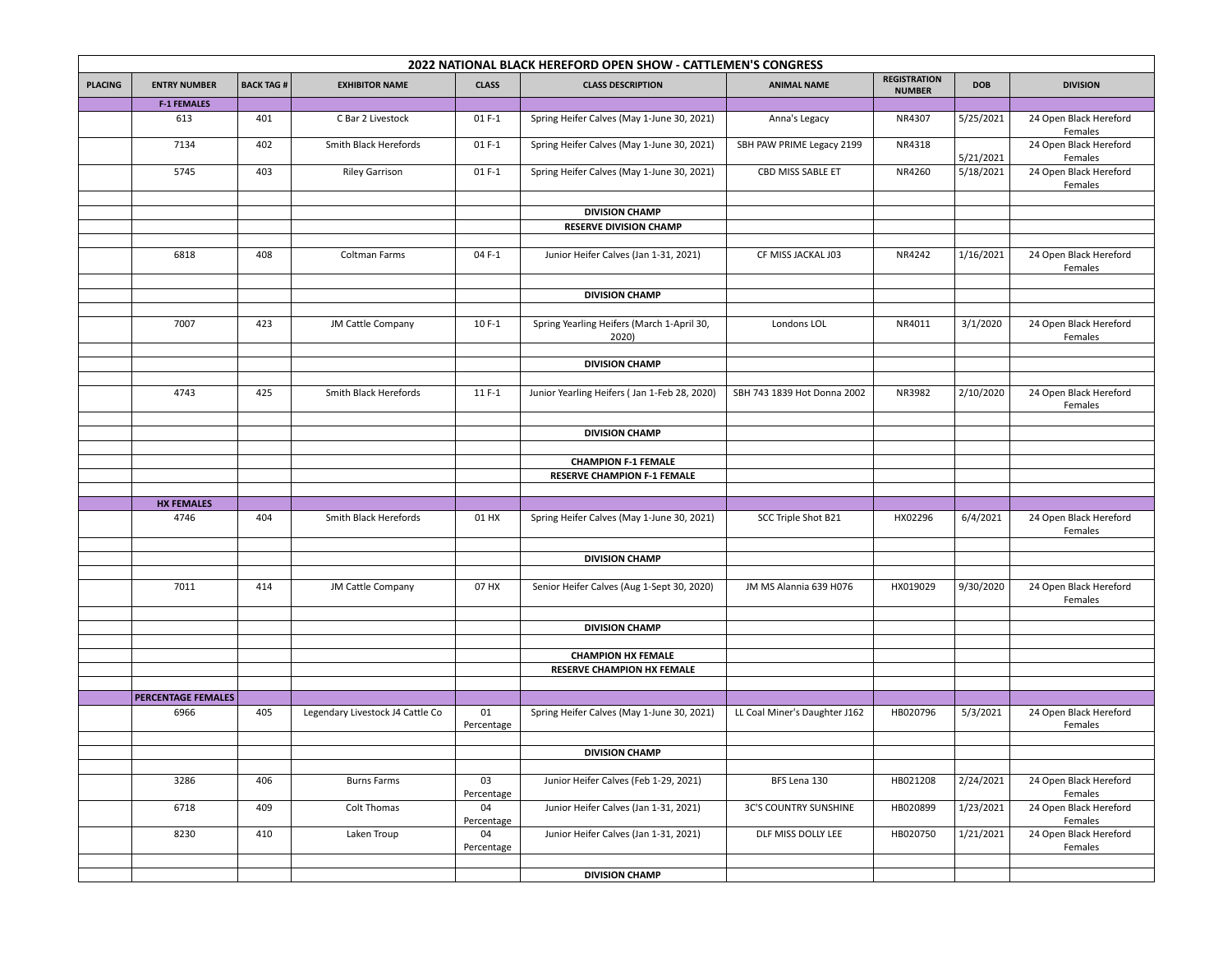| 2022 NATIONAL BLACK HEREFORD OPEN SHOW - CATTLEMEN'S CONGRESS |                         |                  |                                                                   |                  |                                                                         |                                 |                                      |            |                                   |
|---------------------------------------------------------------|-------------------------|------------------|-------------------------------------------------------------------|------------------|-------------------------------------------------------------------------|---------------------------------|--------------------------------------|------------|-----------------------------------|
| <b>PLACING</b>                                                | <b>ENTRY NUMBER</b>     | <b>BACK TAG#</b> | <b>EXHIBITOR NAME</b>                                             | <b>CLASS</b>     | <b>CLASS DESCRIPTION</b>                                                | <b>ANIMAL NAME</b>              | <b>REGISTRATION</b><br><b>NUMBER</b> | <b>DOB</b> | <b>DIVISION</b>                   |
|                                                               |                         |                  |                                                                   |                  | <b>RESERVE DIVISION CHAMP</b>                                           |                                 |                                      |            |                                   |
|                                                               |                         |                  |                                                                   |                  |                                                                         |                                 |                                      |            |                                   |
|                                                               | 3685                    | 411              | Lane Schluterman                                                  | 05<br>Percentage | Senior Heifer Calves (Nov 16-Dec 31, 2020)                              | DM LADY IN POWER                | HB020609                             | 12/18/2020 | 24 Open Black Hereford<br>Females |
|                                                               |                         |                  |                                                                   |                  |                                                                         |                                 |                                      |            |                                   |
|                                                               |                         |                  |                                                                   |                  | <b>DIVISION CHAMP</b>                                                   |                                 |                                      |            |                                   |
|                                                               | 7948                    | 412              | McGee Farms                                                       | 06<br>Percentage | Senior Heifer Calves (Oct 1-Nov 15, 2020)                               | Triple T's 48H Joy BY TYM ET    | HBO19283                             | 11/7/2020  | 24 Open Black Hereford<br>Females |
|                                                               |                         |                  |                                                                   |                  |                                                                         |                                 |                                      |            |                                   |
|                                                               |                         |                  |                                                                   |                  | <b>DIVISION CHAMP</b>                                                   |                                 |                                      |            |                                   |
|                                                               |                         |                  |                                                                   |                  |                                                                         |                                 |                                      |            |                                   |
|                                                               | 7873                    | 415              | Sims Black Herefords                                              | 07<br>Percentage | Senior Heifer Calves (Aug 1-Sept 30, 2020)                              | SIMS SENSATIONAL HALO H53       | HB020568                             | 9/17/2020  | 24 Open Black Hereford<br>Females |
|                                                               | 6730                    | 416              | <b>Emily Tabor</b>                                                | 07<br>Percentage | Senior Heifer Calves (Aug 1-Sept 30, 2020)                              | JCR's Ms High Roller 026        | HB019408                             | 9/9/2020   | 24 Open Black Hereford<br>Females |
|                                                               | 4745                    | 417              | Smith Black Herefords                                             | 07<br>Percentage | Senior Heifer Calves (Aug 1-Sept 30, 2020)                              | SBH 8124 851 Lady Miles 2053    | HB018627                             | 9/2/2020   | 24 Open Black Hereford<br>Females |
|                                                               | 1402                    | 418              | 4B Black Herefords                                                | 07<br>Percentage | Senior Heifer Calves (Aug 1-Sept 30, 2020)                              | CHBH LJJ 749 KAHUNA'S BEA 022   | HB018605                             | 8/10/2020  | 24 Open Black Hereford<br>Females |
|                                                               |                         |                  |                                                                   |                  |                                                                         |                                 |                                      |            |                                   |
|                                                               |                         |                  |                                                                   |                  | <b>DIVISION CHAMP</b>                                                   |                                 |                                      |            |                                   |
|                                                               |                         |                  |                                                                   |                  | <b>RESERVE DIVISION CHAMP</b>                                           |                                 |                                      |            |                                   |
|                                                               |                         |                  |                                                                   |                  |                                                                         |                                 |                                      |            |                                   |
|                                                               |                         |                  |                                                                   |                  | <b>CHAMPION PERCENTAGE FEMALE</b><br>RESERVE CHAMPION PERCENTAGE FEMALE |                                 |                                      |            |                                   |
|                                                               |                         |                  |                                                                   |                  |                                                                         |                                 |                                      |            |                                   |
|                                                               | <b>PUREBRED FEMALES</b> |                  |                                                                   |                  |                                                                         |                                 |                                      |            |                                   |
|                                                               | 7010                    | 419              | JM Cattle Company                                                 | 07 Purebred      | Senior Heifer Calves (Aug 1-Sept 30, 2020)                              | JM MS Anastasia's Aire 717 H062 | HB019026                             | 9/19/2020  | 24 Open Black Hereford<br>Females |
|                                                               | 7008                    | 420              | JM Cattle Company                                                 | 07 Purebred      | Senior Heifer Calves (Aug 1-Sept 30, 2020)                              | JM MS Belle 1839 H054           | HB019021                             | 9/13/2020  | 24 Open Black Hereford<br>Females |
|                                                               |                         |                  |                                                                   |                  |                                                                         |                                 |                                      |            |                                   |
|                                                               |                         |                  |                                                                   |                  | <b>DIVISION CHAMP</b>                                                   |                                 |                                      |            |                                   |
|                                                               |                         |                  |                                                                   |                  | <b>RESERVE DIVISION CHAMP</b>                                           |                                 |                                      |            |                                   |
|                                                               |                         |                  |                                                                   |                  |                                                                         |                                 |                                      |            |                                   |
|                                                               | 4744                    | 424              | Smith Black Herefords                                             | 10 Purebred      | Spring Yearling Heifers (March 1-April 30,<br>2020)                     | JRC SCC Rita Miles 9H           | HB018356                             | 4/6/2020   | 24 Open Black Hereford<br>Females |
|                                                               |                         |                  |                                                                   |                  | <b>DIVISION CHAMP</b>                                                   |                                 |                                      |            |                                   |
|                                                               |                         |                  |                                                                   |                  |                                                                         |                                 |                                      |            |                                   |
|                                                               |                         |                  |                                                                   |                  | <b>CHAMPION PUREBRED FEMALE</b>                                         |                                 |                                      |            |                                   |
|                                                               |                         |                  |                                                                   |                  | RESERVE CHAMPION PUREBRED FEMALE                                        |                                 |                                      |            |                                   |
|                                                               |                         |                  |                                                                   |                  |                                                                         |                                 |                                      |            |                                   |
|                                                               | <b>PERCENTAGE BULLS</b> |                  |                                                                   |                  |                                                                         |                                 |                                      |            |                                   |
|                                                               | 1635                    | 426              | L & D BLACK HEREFORDS                                             | 02<br>Percentage | Spring Bull Calves (March 1-April 30, 2021)                             | LD lawrence                     | HB020548                             | 4/20/2021  | 26 Open Black Hereford Bulls      |
|                                                               |                         |                  |                                                                   |                  |                                                                         |                                 |                                      |            |                                   |
|                                                               |                         |                  |                                                                   |                  | <b>DIVISION CHAMP</b>                                                   |                                 |                                      |            |                                   |
|                                                               | 2073                    | 430              | Crescent Hill Black<br>Herefords/Jenkins Cattle Ranch/Jo<br>Bulls | 11<br>Percentage | Junior Yearling Bull (Jan 1-Feb 28, 2020)                               | JCR's THE ONE HR CAT 002 ET     | HB018064                             | 2/25/2020  | 26 Open Black Hereford Bulls      |
|                                                               |                         |                  |                                                                   |                  |                                                                         |                                 |                                      |            |                                   |
|                                                               |                         |                  |                                                                   |                  | <b>DIVISION CHAMP</b>                                                   |                                 |                                      |            |                                   |
|                                                               |                         |                  |                                                                   |                  |                                                                         |                                 |                                      |            |                                   |
|                                                               |                         |                  |                                                                   |                  | <b>CHAMPION PERCENTAGE BULL</b>                                         |                                 |                                      |            |                                   |